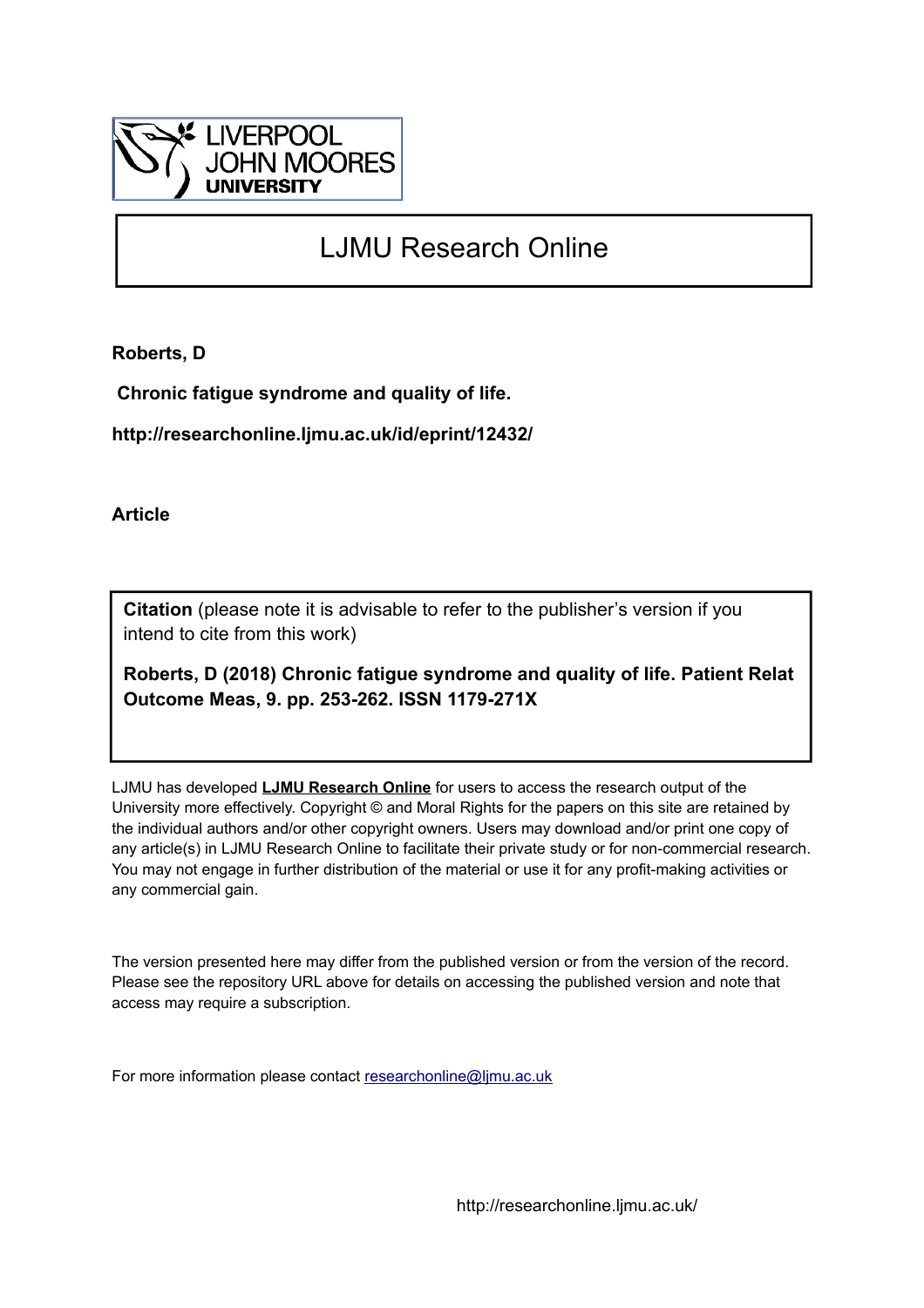#### **a** Open Access Full Text Article

#### REVIEW

# Chronic fatigue syndrome and quality of life

This article was published in the following Dove Press journal: Patient Related Outcome Measures

#### Deb Roberts

Liverpool CFS Therapy Service, Royal Liverpool and Broadgreen University Hospitals, Liverpool, UK

**Abstract:** Chronic fatigue syndrome (CFS), also known as myalgic encephalomyelitis (ME), is a challenging long-term condition (LTC) with complex and fluctuating symptoms. It is heterogeneous in presentation without diagnostic indicators; therefore, in health care encounters, insight must be gained from the patient's perspective. One indicator of impact can be gained by measuring quality of life (QoL). By applying a patient-reported outcome measure (PROM), professionals can gather insights with direct relevance to the patient questioned. Such a tool can act therapeutically tool to promote holistic and individualized professional interventions and interval measurement can inform commissioning of specialist services. Standard practice appears not fully to capture the experience of CFS, while a search of the literature turned up QoL patient-reported outcome tools, but failed to reveal a CFS/ME-specific measure. The author explores a valid and reliable PROM that can monitor change and evaluate the UK National Institute of Clinical Excellence rehabilitation program, as delivered by specialist National Health Service units. An alternative, the World Health Organization's quality-of life instrument (WHOQoL)-Bref26, is reviewed for relevance to the condition, measuring treatment outcomes and the wider debate of measuring QoL in LTCs.

**Keywords:** long-term conditions, patient perspective, assessment, quality of life, measurement

# **Introduction Background**

Approximately 15.4 million of the population in England report a long-term condition (LTC).1,2 Monitoring patients' level of disability by assessing overall effect on quality of life  $(QoL)$  is regarded as essential by the author.<sup>3</sup> A 2010 white paper<sup>4</sup> emphasized the ability of patient-reported outcome measures (PROMs) to enhance LTC management, not to be confused with satisfaction surveys.<sup>5</sup> Nevertheless, the Medical Research Council<sup>6</sup> and Reuben and Tinetti<sup>7</sup> intimate that general tools may inadequately reflect experiences or the outcome of intervention in many LTCs. The author observes that despite best professional efforts, gaining a measurable understanding of the effect of chronic fatigue syndrome (CFS) and demonstrating the effectiveness of interventions can be considered problematic.<sup>8,9</sup> PROMs are developing into a versatile intervention that provides a rich data set and acts as a quality-improvement tool.<sup>9</sup> However, measures need to be sensitive enough to capture complex variables and the impact of comorbidities<sup>10</sup> and to inform clinical commissioning.<sup>11</sup>

The UK National Institute of Health and Care Excellence (NICE) CFS program delivered by specialist services promotes accurate diagnosis and practical recom-

Correspondence: Deb Roberts Ward 10, Alexandra Wing, Broadgreen Hospital, Thomas Drive, Liverpool, Merseyside L14 3LB, UK Tel +44 151 282 6185 Fax +44 151 282 6188 Email deborah.roberts@rlbuht.nhs.uk



Patient Related Outcome Measures 2018:9 253–262

 $\boxed{\odot}$   $\odot$   $\otimes$  1018 Roberts. This work is published and licensed by Dove Medical Press Limited. The full terms of this license are available at https://www.dovepress.com/terms. www.com php and incorporate the Creative Commons Attribution — Non Commercial (unported, v3.0) License (http://creativecommons.org/licenses/by-nc/3.0/). By accessing the work<br>[you hereby accept the T](http://www.dovepress.com/permissions.php)erms. Non-commercial use permission for commercial use of this work, please see paragraphs 4.2 and 5 of our Terms (https://www.dovepress.com/terms.php).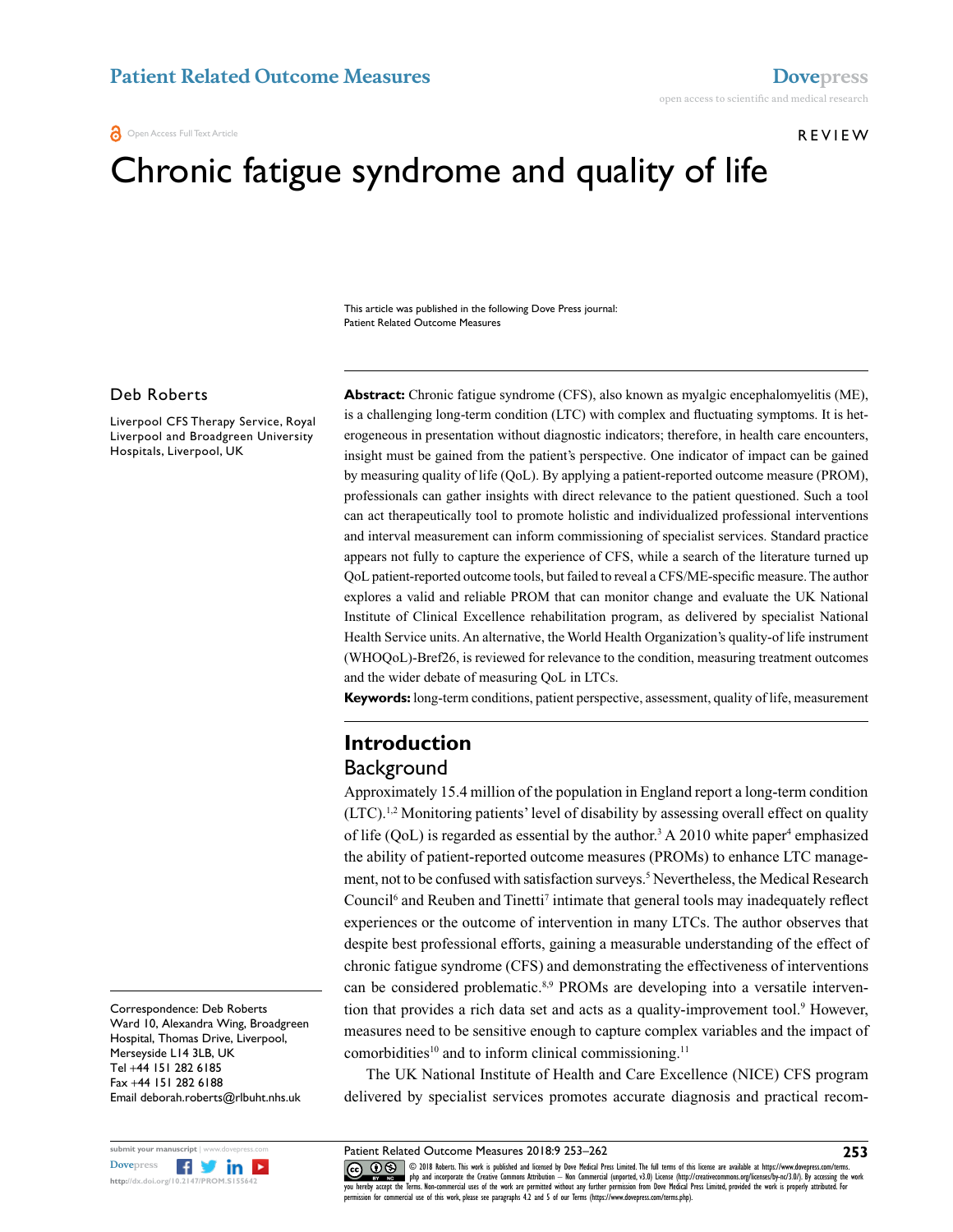mendations that emphasize working in partnership, taking account of needs and preferences. An overview of strategies is offered in this article in relation to what the author is seeking to measure. Managing both the physical and emotional components of the condition with an individualized approach includes cognitive behavioral and (for some) graded exercise approaches. NHS tertiary services, along with many other specialties, do not form part of The UK National Clinical Audit and Patient Outcomes Programme.12,13 However, intensive users of the expensive health care services, the author is aware of the urgency to positively influence the LTC-reporting agenda and CFS specifically.14,15 This review seeks to explore a valid and reliable care measure that captures QoL, monitors change, and evaluates practice.

#### The condition

CFS, also known as myalgic encephalomyelitis (ME), is an LTC with significant and unpredictable symptoms and uncertain duration.6 Often referred to as ME/CFS in leading literature, new descriptors are under discussion.<sup>16</sup> However, the NICE guidelines descriptor of CFS/ME will be the term applied in this article. As CFS/ME is heterogeneous in nature and without medical or diagnostic markers, those with the illness are frequently disbelieved, despite the dramatic changes to functional abilities and emotional well-being.17 GPs are likely to have up to 40 patients experiencing symptoms, and upward of  $50\%$  will need input from specialist services.<sup>18</sup> The author agrees with Reynolds et al, $19$  who emphasized the extensive burden of CFS/ME symptoms that require robust initiatives and without which prognosis is poor. The UK NICE guideline estimates a minimum prevalence in primary care of 0.2%,<sup>6</sup> although a unified case definition or etiology is yet to achieve consensus.20 Despite fierce debate, there is a suggestion that physiological, neurological, and/ or autoimmune dysfunction combine to produce devastating physical, emotional, social, and economic consequences.<sup>21</sup>

Prior to the development of symptoms, patients most frequently report severe illness, surgery, accident, and/or physical and psychological or emotional trauma.22 Evidence exists that under the influence of such triggers, the condition begins with circadian rhythm dysregulation.<sup>23</sup> A debilitating fatigue that is unlike everyday tiredness and not resolved by sleep or rest is reported, along with difficulties in memory and concentration.<sup>24</sup> The developing sleep disorder results in daytime sleep, and the enforced rest rapidly develops into severe muscle deconditioning.<sup>25</sup> Often described as the "payback phenomenon", patients recount an increase in symptoms of myalgia, dizziness, and tachycardia.26 Although not fully

understood, symptoms including nausea, muscle tension, and disruption to bowel and bladder function also occur. It appears that the autonomic nervous system and fight-or-flight response are more greatly activated as patients attempt to maintain their previous functional lifestyle and responsibilities levels.<sup>26</sup> Sufferers experience a downward spiral of physical symptoms that can result in reactive anxiety and depression.<sup>27,28</sup> Fenouillet et al<sup>29</sup> confirms that pathogenesis appeare to be multifactorial.30

#### Current practice

The minimum data set (MDS) of PROMs agreed upon by the British Association of CFS/ME Professionals (BACME)7 utilizes well-recognized and validated measures (Table 1). Fatigue, sleep, and self-efficacy are reviewed in a well-replicated format, although the questions are general in nature. $31-33$ Pain is represented by a visual analog scale.<sup>34</sup> Many very specific but perhaps not entirely relevant physical activity descriptors are captured with the Short Form (SF)-36 – physical function scale,<sup>35</sup> and mood through the Hospital Anxiety and Depression Scale (HADS).<sup>36</sup> In common with other CFS specialists, the author suggests that HADS can confuse mood change with the results of fatigue. A narrow exploration of QoL is included through the EuroQol (EQ)-5D,37 the Clinical Global Improvement scale rating overall change at discharge when the MDS is repeated.<sup>38</sup> The emphasis has been to assess

|  |  |  |  | Table I Questionnaires |
|--|--|--|--|------------------------|
|--|--|--|--|------------------------|

|                                | <b>Description</b>                                               |  |  |
|--------------------------------|------------------------------------------------------------------|--|--|
| <b>Chalder Fatigue</b>         | Ten questions designed to describe difficulties                  |  |  |
| Questionnaire <sup>31</sup>    | with fatigue and associated symptoms, with four                  |  |  |
|                                | scored categories ranging from 0 (less than) to                  |  |  |
|                                | 3 (much more than)                                               |  |  |
| <b>Epworth</b>                 | Eight activity inquiries and likelihood of sleeping:             |  |  |
| Sleepiness Scale <sup>32</sup> | 0 (never) to 3 (high chance of dozing)                           |  |  |
| <b>Self-Efficacy</b>           | Six inquiries beginning "How confident are you                   |  |  |
| <b>Scale for Chronic</b>       | " managing fatigue, physical, emotional/other                    |  |  |
| Ilness <sup>33</sup>           | symptoms, tasks, and other on a 10-point scale:                  |  |  |
|                                | I (not confident) to 10 (completely confident)                   |  |  |
| <b>Visual Analog</b>           | Measured 0-100%                                                  |  |  |
| Scale – $pain34$               |                                                                  |  |  |
| Short Form 36 <sup>35</sup>    | Ten questions about physical activity, with three                |  |  |
|                                | responses: I (limited a lot), 2 (a little), or 3 (not<br>at all) |  |  |
| <b>Hospital Anxiety</b>        | Mood measure with seven questions for anxiety                    |  |  |
| and Depression                 | and seven for depression; four score responses:                  |  |  |
| Scale <sup>36</sup>            | 0 (no impact) to 3 (frequently affected)                         |  |  |
| <b>European Quality</b>        | Five questions on mobility, self-care, activity,                 |  |  |
| of Life Measure <sup>37</sup>  | pain, and mood in three categories: I (no                        |  |  |
|                                | problems) to 3 (extremely disabling) difficulties                |  |  |
| <b>Clinical Global</b>         | Seven questions, with responses ranging from I                   |  |  |
| Impression <sup>38</sup>       | (very much better) to 7 (very much worse)                        |  |  |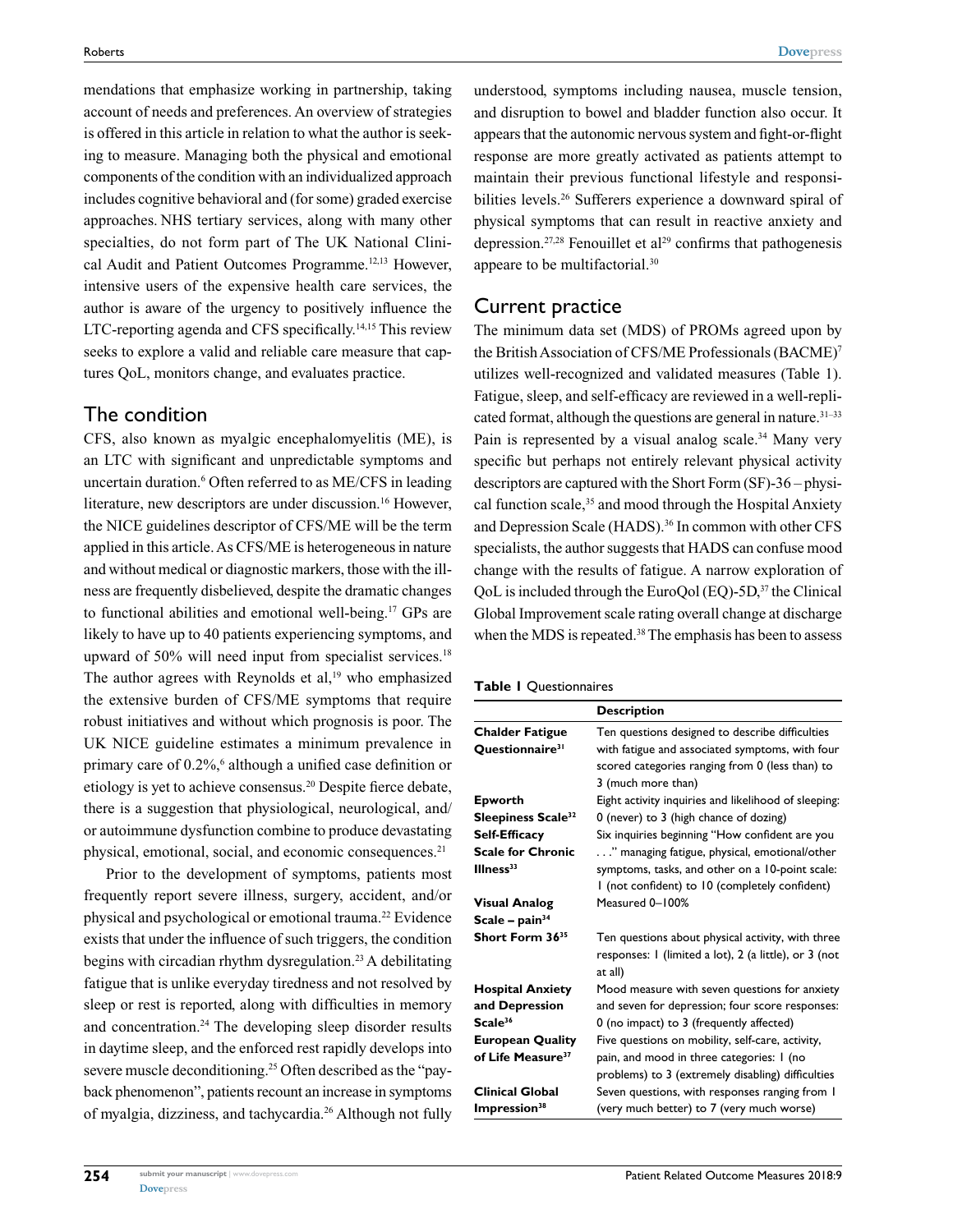changes in physical function and ensure mood is monitored within specialist care.<sup>12</sup>

However, the author finds the prescribed questionnaires time-consuming, with limited suitability as therapeutic tools. The measures do not explore social, leisure, or work domains to any degree, neglecting intimacy and a more detailed QoL assessment. The complexity of scoring and the national database design for CFS/ME PROMs results requires expert interpretation, which is no longer feasible to provide. As qualitative analysis reveals ambiguities and fails to capture patient representation, the ability to report successful outcomes to influence the planning and commissioning of local health care services may prove inadequate.<sup>39</sup>

## What are we trying to measure?

Endorsed by the NHS Outcomes Framework,<sup>40</sup> measuring what is important to the patient is regarded as the most therapeutic approach. Along with practitioners in LTC management, CFS/ME specialists are seeking insight into symptoms and impact of the condition on function, health behavior, and capacity to self-manage.<sup>41</sup> Devlin and Appleby<sup>42</sup> observed that self-assessment of health and health-related QoL informed patient decision-making regarding treatment and lifestyle choices. There is increasing recognition of the need to understand personal experience of illness and patient needs better to foster shared decision-making.42 As Wearden et al<sup>43</sup> confirmed, CFS/ME continues to be a diagnosis of exclusion through the fulfillment of symptom criteria without a clinical diagnostic test.12 Though not discussed in this paper, Fukuda et al<sup>24</sup> offered frequently applied criteria for diagnosis and to support research into the condition. NICE<sup>12</sup> go further, emphasizing the prerequisite of symptoms of fatigue and postexertion malaise, without which the condition cannot be confirmed. Difficulties remain, with many models offering elucidation and treatment options, but what is regarded as recovery remains contested.44

The most researched and endorsed treatment approaches currently include lifestyle and physical regimes and psychological therapies.<sup>45–48</sup> Acknowledging and understanding the source of symptoms such as fatigue, pain, anxiety, and low mood is promoted by NICE.<sup>8</sup> Sleep hygiene, the concept of pacing activity with rest,<sup>41</sup> physical reconditioning, and a realistic return to commitments is addressed through grading and for some exercise.<sup>8,49</sup> However, tackling the resulting loss and managing stress are also addressed. Examining one's own and others' expectations and workplace pressures are complemented with relaxation techniques and lifestyle goal

setting.<sup>49</sup> Health professionals practicing in CFS/ME rehabilitation have observed that positive change also requires a degree of acceptance and rediscovering meaning in life, despite the lack of full understanding of the mechanics of the condition.50,51 What practitioners are aiming for initially is stability.<sup>12</sup> Pemberton and  $Cox<sup>26</sup>$  point out that patients' traumatic experiences and personality style are also elements to address in therapeutic encounters. Nelson et  $al<sup>41</sup>$ highlight the positive impacts of building confidence and resilience with relapse-prevention skills that prevent setbacks and protect health and well-being.<sup>51</sup> In order to fully capture specialist treatment, Jason et  $al^{20}$  stress the importance of a comprehensive self-reporting tool to support assessment of biopsychosocial symptomatology, impact, and specialist interventions.

Devlin and Appleby<sup>42</sup> confirm measuring and benchmarking the performance of health care providers is necessary for patient safety, but Nelson et al warn an emphasis on measuring patient experiences must not misdirect the focus of therapy or become practitioner priorities.41 The application of PROMs in everyday practice has the potential to narrow the gap between practitioners' and patients' views of clinical reality and help tailor treatment plans to meet preferences applicable to CFS/ME and LTCs in general. Nelson et  $al<sup>41</sup>$ further observed that without the application of PROMs, health professionals' understanding of the effect of complex disease and interventions is insufficient.

## **Literature review**

Material was accessed through Ebsco's electronic library search engine, employing Boolean operators to refine logical relationships among terms. CINAHL Complete, Information Science and Technology, Medline, PsycArticles, and PsycInfo databases were retrieved. Scopus (through SciVerse), the Cochrane Library, PubMed, and Web of Science were also reviewed, with closely overlapping results. The content of prominent journals similarly informed appraisal by highlighting both historic and recent development drivers and clinical and political interest in the subject. A starting year of 1990 was chosen to coincide with the growth in PROM development. Those outside Europe, Australia, and North America were excluded, due to lack of familiarity or availability. The literature review sought to gather the most widely replicated and validated measures in studies most closely resembling the project setting. Results were very widely ranging, but selected as relating to adults with a diagnosis of CFS/ME as per the Fukuda criteria, which despite its potential shortcomings is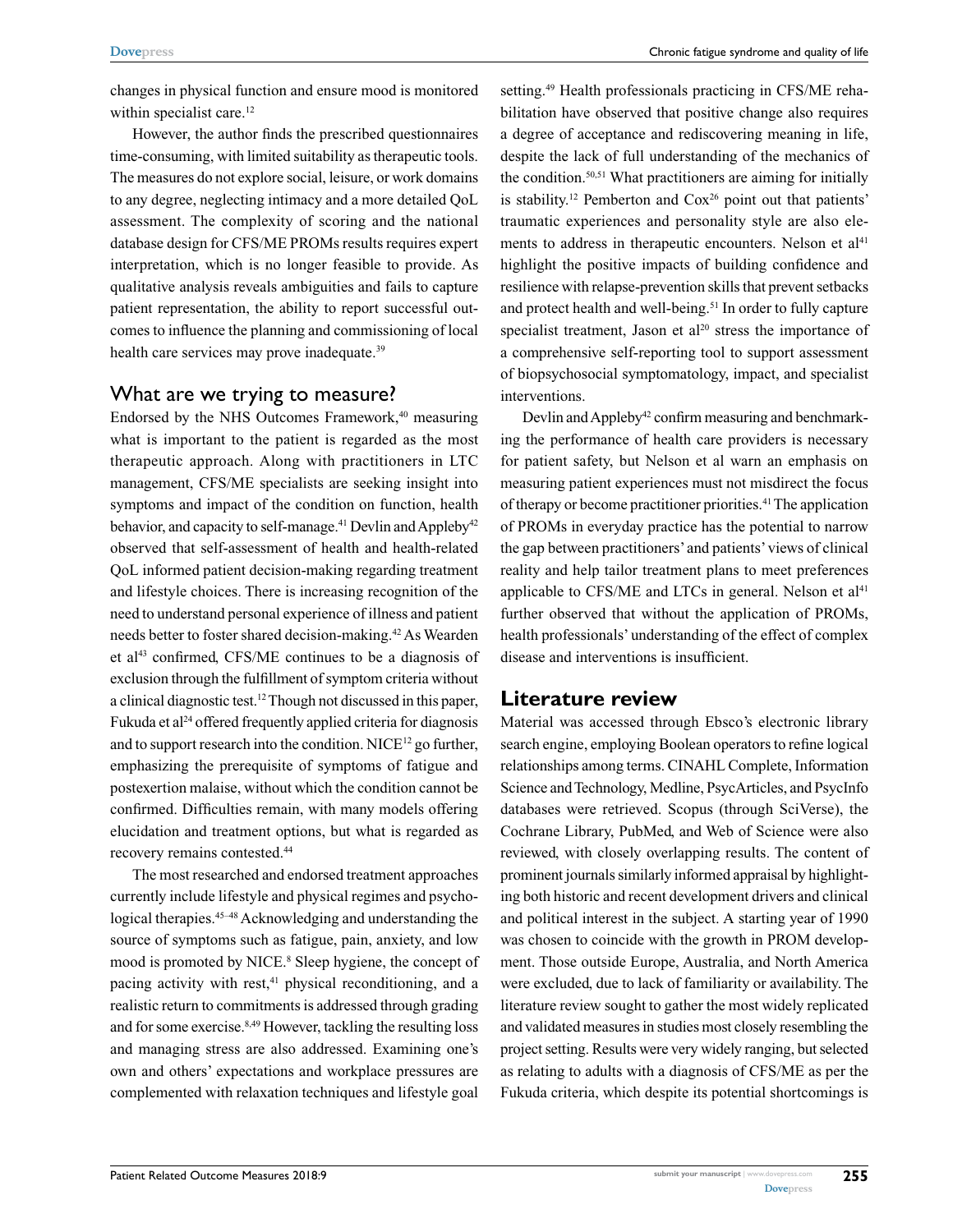the most frequently applied diagnostic guide.<sup>24</sup> Findings were scrutinized for their ability to provide meaningful direction.<sup>52</sup>

The search revealed an absence of uniform insights and a wide variety of interventions.<sup>53–56</sup> Also sought was evidence of research into the application of PROMs for CFS/ME. CFS-specific measures proved to be few and not consistently evaluated.<sup>57</sup> Devlin and Appleby<sup>42</sup> observed that the sheer number of clinical measures made a comparison of health impacts problematic, and the author found that the PROMs utilized in prominent UK-based CFS/ME research generally measured the efficacy of cognitive, behavioral, and graded exercise therapies. The most consistently applied questionnaires were the Chalder Fatigue Questionnaire,<sup>31</sup> full SF36,<sup>35</sup> HADS,<sup>36</sup> and the Clinical Global Impression scale.<sup>38</sup> With such reputable and consistently reproducible findings, these results have been influential in formulating NICE guidelines and continue to inform NHS tertiary care.<sup>12,25,43,58</sup> Nevertheless, focus has centered on symptom description and reduction, rather than capturing QoL.

## What are the alternatives?

Inquiries into the most fit-for-purpose PROMs for CFS/ ME were not forthcoming.<sup>57</sup> CFS/ME-specific measures showed limited evidence of practical application, consistency, or score interpretation. Despite Peters et al<sup>59</sup> stressing the multifarious nature of LTCs, narrow symptom domains in single trials were found and samples were modest.<sup>24</sup> The literature review revealed extremely limited evidence of QoL-research design or reliable practice monitoring in CFS/ ME.<sup>12,30</sup> The full SF36 was the most prevalent measure, with well-corroborated design that addresses a range of categories, although regarded more of a health status questionnaire.<sup>35</sup> Of the 36 questions, 14 relate to physical capability, ten entries record limitation to physical function, and four changes to physical role. The severity and disruption caused by pain is reviewed by two entries, and five points focus on health perception. Only two questions capture the extent and frequency of health problems disrupting social activity, but eight entries aim to assess mood, with three relating to emotional impact on activity. A general health description and comparison to others uses five questions.

Of the publications focusing on QoL, there was a combination of measuring physical function, psychological distress, and well-being. They concluded with powerful results that CFS has a pervasive negative impact.<sup>60</sup> Hvidberg et al<sup>61</sup> echoed this finding through application of the EQ5D. Nonetheless, the author regards this measure as too generally defined. Taylor<sup>62</sup> and Taylor et al's<sup>63</sup> work on QoL and

well-being themes in CFS/ME were collated through the Frisch Quality of Life Inventory for LTCs.<sup>64</sup> Valuable insights were gained through accounts of the measure, but the tool was not readily available. Ouery and Taylor<sup>65</sup> demonstrated positive change through goal attainment, a good tool with which to report the effects of therapy, but the scale was restricted to a linear one-item domain. Haywood et al's systematic review<sup>57</sup> confirmed that well-validated generic PROMs are applied in CFS/ME research and practice, but exhibit wide variation and lack sensitivity. They also revealed minimal assessment of measures' applicability to the condition. Nevertheless, the review reinforced the belief that capturing changes in QoL as a measure of progress is essential.

It fell to van Heck and Vries's<sup>66</sup> comparative study of QoL in healthy volunteers and those with CFS/ME to introduce the World Health Organization's QoL instrument (WHOQoL) and specifically the brief version (Bref $26$ ).<sup>67,68</sup> Despite being a further generic tool and one that left Schoofs et al<sup>69</sup> with unanswered questions, there was applicability to the condition. Devised around the same time as the full SF36 and now revised to 26 items, the WHOQoL-Bref26 contains all the categories recommended by the BACME, with better clarity between emotional distress and self-esteem.35 General health self-assessment and sexual function are new concepts, while requesting perceptions of satisfaction with work capability, safety, and leisure pursuits gives greater insight. Energy is considered separately to sleep quality, and fatigue is not rated against prescriptive activities.

Skevington and McCrate's review of 27 disease groups and healthy controls with over 4,600 participants applied the WHOQoL-Bref26 to CFS/ME.<sup>68</sup> A valid comparison to the SF36 was demonstrated, distinct QoL profiles gained, and greater sensitivity to change recorded. The Bref26 employs closed questions that gather quantitative responses, grouped into four domains. There are seven physical, six psychological, three social, and eight environmental descriptors to complete. QoL and health status are measured independently of the domains, with each question scoring 1–5. Skevington and McCrate<sup>68</sup> report completion times ranged from 2–240 minutes, with an average 20 minutes per patient. Only 3% required assistance in their study. The findings demonstrated acceptability and feasibility of use.

## **Discussion Demographics**

The demographic questions found in the first section of the WHOQoL-Bref26 are relevant to the UK setting. In the clinical setting, CFS/ME prevalence is high in age-groups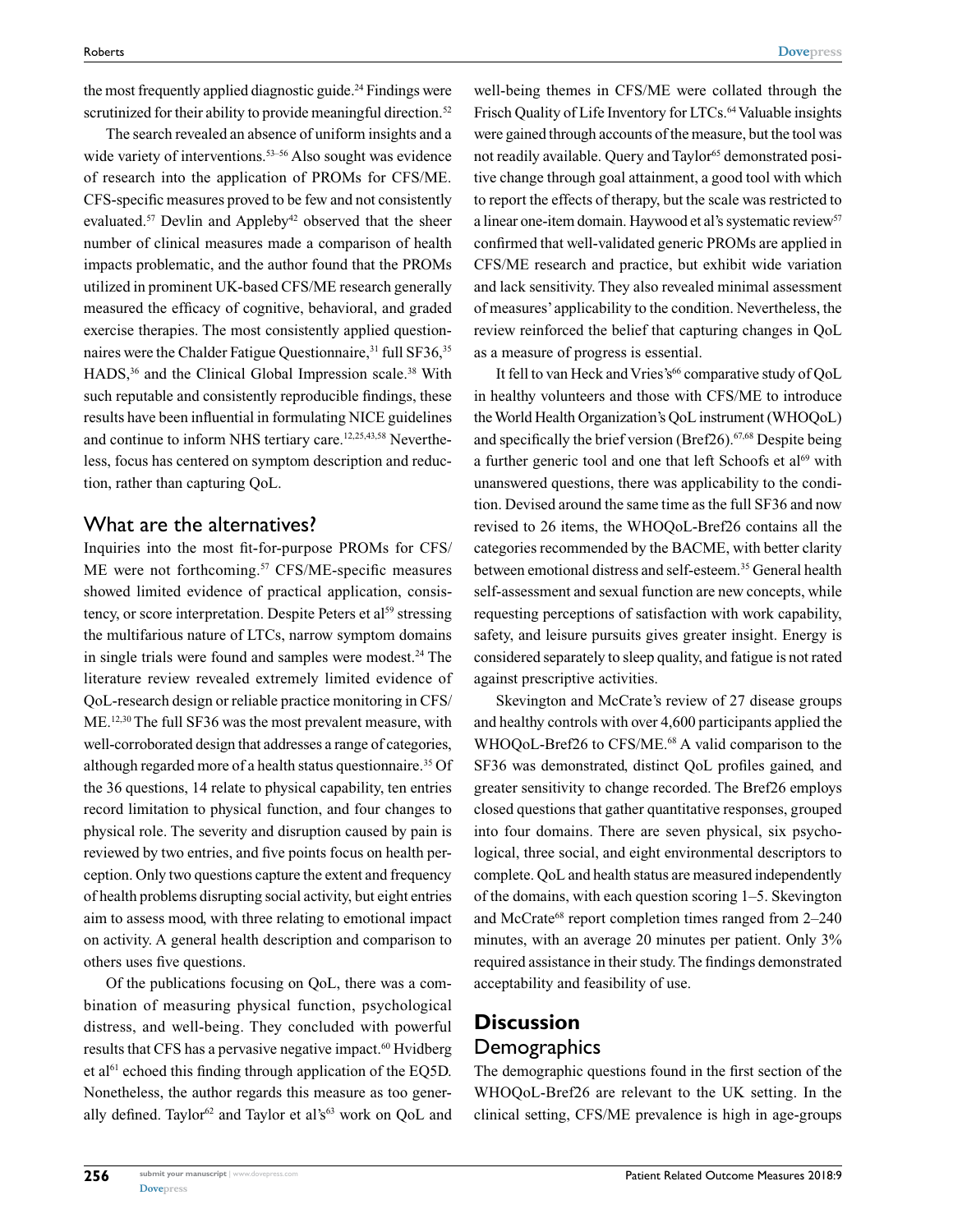spanning between 20 and 50 years, with the majority having high academic background and professional occupation, as confirmed by Collin et al.<sup>70</sup> As emphasized by Arroll and Senior, $71$  capturing such measurements is essential to tailoring clinical care. Identifying the right "at-risk" groups also promotes targeted primary-care promotion and protection advice and equips all parties to recognize signs and symptoms.<sup>61</sup>

## Symptoms

As a generic questionnaire, the WHOQoL-Bref26 does not record a category of symptoms, as demonstrated in the criteria required for diagnosis.12 Rather, this information is obtained initially from GP opinions at referral (Table 2). However, it is not until one-to-one assessment several months into the therapy program that a comprehensive personal account is taken. The author agrees with Arroll and Senior<sup>71</sup> that such information can act as a concise and accurate checklist and be a welcome addition to PROMs. Without this perspective change, function and satisfaction with life and health may be considered in isolation. Jason et  $al^{20}$  emphasize the need for a more unified case definition.

#### **Table 2** UK NICE definition of CFS

#### **Guidelines for evaluation and diagnosis**

Fatigue with the following symptoms:

- new or had a specific onset (ie, not lifelong)
- persistent and/or recurrent
- unexplained by other conditions
- has resulted in substantial reduction in activity level characterized by postexertion malaise and/or fatigue (typically delayed, eg, by at least 24 hours, with slow recovery over several days)

and one or more of the following symptoms:

- • difficulty with sleeping, such as insomnia, hypersomnia, unrefreshing sleep, disturbed sleep–wake cycle
- muscle and/or joint pain that is multisite and without evidence of inflammation
- • headaches
- • painful lymph nodes without pathological enlargement
- • sore throat
- cognitive dysfunction, such as difficulty thinking, inability to concentrate, impairment of short-term memory, and difficulties with word finding, planning/organizing thoughts, and information processing • physical or mental exertion or flu-like symptoms
- • dizziness and/or nausea
- palpitations in the absence of identified cardiac pathology

The symptoms of CFS/ME fluctuate in severity, and may change in nature over time.

**Notes:** Reproduced with permission from © NICE (2007) CG53 Chronic fatigue syndrome/myalgic encephalomyelitis (or encephalopathy): diagnosis and management.<sup>8</sup> Available from <www.nice.org.uk/guidance/cg53>. All rights reserved. Subject to **[Notice of rights](https://www.nice.org.uk/terms-and-conditions#notice-of-rights)** NICE guidance is prepared for the National Health Service in England. All NICE guidance is subject to regular review and may be updated or withdrawn. NICE accepts no responsibility for the use of its content in this product/publication.

**Abbreviations:** CFS, chronic fatigue syndrome; ME, myalgic encephalomyelitis; NICE, National Institute of Health and Care Excellence.

#### **Severity**

NICE guidelines attribute a scale of severity to the condition that is applied at diagnosis: from mild to very severe. For most patients, their diagnosis is confirmed from the review of a completed referral that shows a clear correlation with the criteria.12 As this information is provided from the GP's perspective, there can be inconsistencies. It is the one-to-one assessment that provides a detailed account, directed by the skilled specialist, but recounted by the patient. Accompanied by completion of a second set of PROMs, a comparison of symptoms and severity cannot be fully accurate. Dancey and Friend<sup>27</sup> stressed the importance of capturing the effects of illness intrusiveness, and Arroll and Senior $71$  suggested offering more symptomatology descriptors and a rating from low to high severity, as outlined in the UK guideline.<sup>6</sup> The PROM under consideration goes some way toward rating the severity of symptoms through functional and lifestyle limitation on a 5-point Likert scale.72

## Phenotypes

As highlighted by Jonsjö et al, $73$  there remains ambiguity regarding a diagnosis of CFS/ME as one disease. The presentation of heterogeneous symptoms indicates important differences, as does the wide variation in daily functioning. Subgroups of symptoms seem plausible, and identifying phenotypes or profiles may explain differences, while anticipating the impact of symptoms on function.<sup>69,70,72</sup> White et al<sup>25</sup> believed CFS/ME was an illness in which physiological and psychological factors interacted to cause and maintain dysfunction. The WHOQoL-Bref26 allows a distinguishing of presentations as defined by the patient, with a question asking whether the respondent considers themselves ill. The results can then be related to the primary reporting problem, demonstrating differing combinations of experienced symptoms and disabilities. Arroll and Senior<sup>70</sup> also suggested mood, fatigue, postexertion malaise, and neurological and gastrointestinal to be relevant classifications of further distinction.

# Complex comorbidities

Hvidberg et al<sup>61</sup> observed that in addition to CFS/ME, those with the condition frequently report an average of up to three other chronic illnesses. The author has found that due to complex comorbidities, some presentations have reduced capacity for improvement, as Skevington and McCrate<sup>68</sup> also demonstrated. In contrast, those outlining a singular diagnosis of CFS/ME demonstrate higher scores in QoL, health status, function, and circumstances, according to the author's observations. The opportunity to document the illness experience in free text on the WHOQoL-Bref26 is thus a valuable indicator.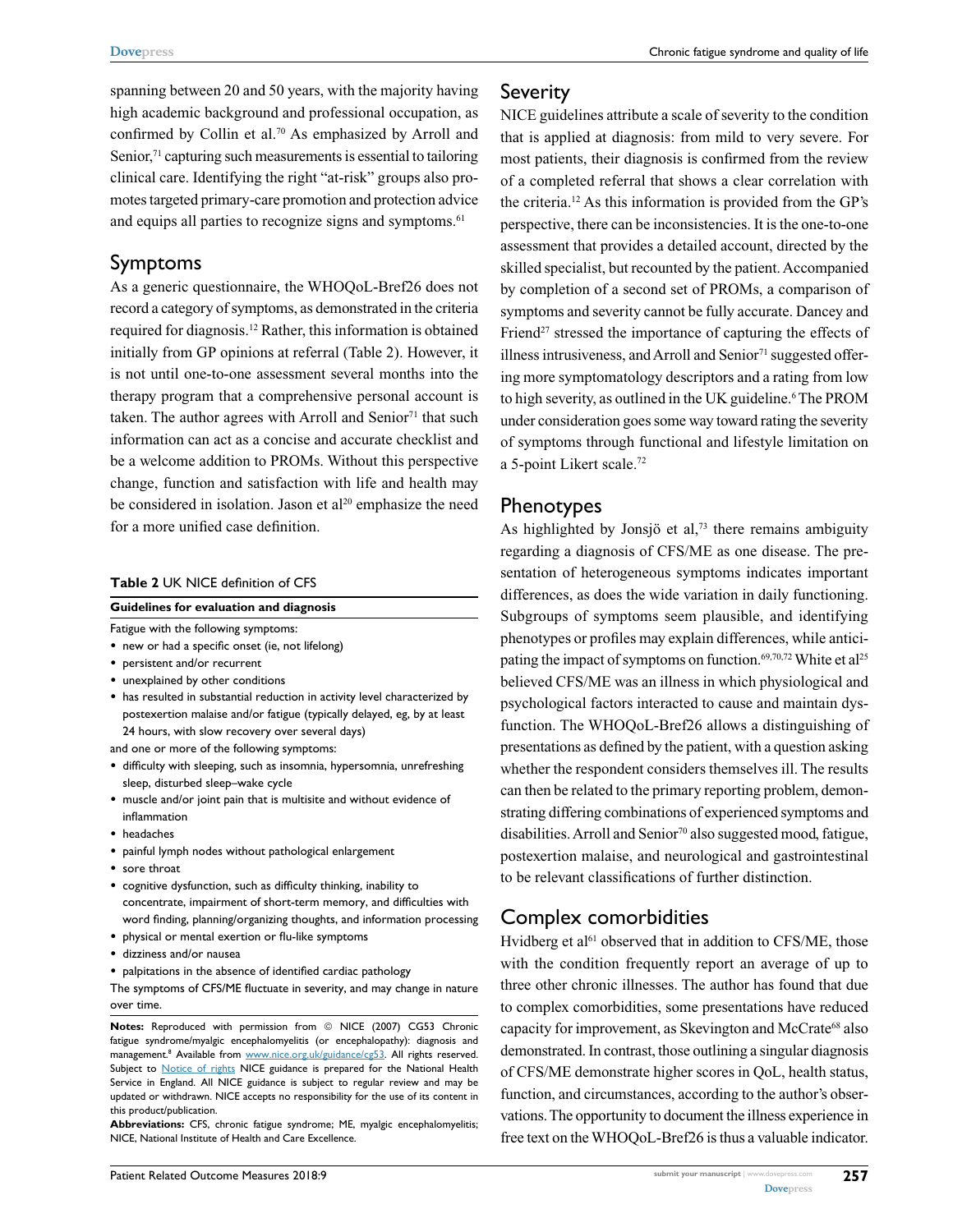# Functional classification

The WHOQoL-Bref26 allocates seven questions to the first domain, the physical component of the questionnaire. They include pain, mobility, sleep, and the ability to carry out activities of daily living. Energy levels are also noted, a classic symptom of the condition. However, the need for medical treatment to function and capacity to work are broad inquiries and more multifaceted than the WHOQoL-Bref26 assumes. It is important to consider the complexities of CFS/ ME, which is frequently regarded as more globally disabling than many other conditions.<sup>6,42</sup>

Domain two contains psychological descriptors such as enjoyment and meaning in life. How accepting the participant is of their body image and satisfaction with self are elements of QoL frequently very compromised in CFS/ME, due to physical limitations and mood.8 Only one question aims to capture anxiety and depression, but the assessment process undertaken at the service measures risk in depth. The author questions the categorizing of concentration as psychological, which the CFS specialist professionals would reclassify, regarding cognitive difficulties as physical and related to sleep disorder.<sup>3</sup> The author would also advocate for a question related to memory, as this cognitive function is frequently compromised.<sup>22</sup> Nijs et al<sup>46</sup> concurred that the experience of such symptoms is not psychological in effect.

Social inquiry is relatively limited in domain three of the WHOQoL-Bref26, with only three questions allocated. This contrasts sharply to responses patients give as they describe the isolation, lack of understanding, and loss of relationships that come with social limitation.25 The final domain seeks to gain insight into environment impact. Here, opinion is sought on the health and safety of the physical environment, as well as asking about conditions of living space. Financial provision and the availability of information are grouped with access to health services and transport availability. Leisure also falls into this category, although the author would highlight the large overlap with social satisfaction.<sup>69</sup>

# QoL

QoL can be defined as an individuals' perceptions of their life situation, related to culture, goals, and the value system they subscribe to.<sup>66</sup> When measuring aspects such as QoL, Nacul et al<sup>50</sup> suggested that generic measures (unlike disease-specific tools) can make more accurate comparisons to healthy individuals, as demonstrated by Skevington and McCrate<sup>68</sup> in studying a range of other diseases. The first question measures QoL, which Dancey and Friend<sup>27</sup> stressed is extensively affected in CFS/ME, permeating all valued aspects of

lifestyle, activity, and interests. The application of the SF36 and EQ5D can provide only limited insight of the associated loss.49 Low QoL is distinct in CFS/ME, according to Collin et al,<sup>70</sup> although this finding was disputed by Jonsjö et al.<sup>73</sup> Nonetheless, Skevington and McCrate<sup>68</sup> compared 27 health conditions, reporting distinct QoL profiles among them.

# Health status

The term "health status" refers to medical conditions and experiences of both disability and health care service encounters.<sup>66</sup> As disability in CFS/ME is reportedly multidimensional, Lowry et al<sup>60</sup> stressed the importance of measures of functional status and well-being, to characterize health status; this is the second question in the WHOQoL-Bref and also a stand-alone score. Skevington and McCrate<sup>68</sup> emphasized that personal beliefs and health expectations were integral to assessing QoL, due to their reciprocal influence. The questionnaire goes on to broadly assess how physical and psychological health, independence, and social contact form complex relationships.<sup>66,67</sup>

## Pain

Arroll and Senior<sup>71</sup> highlighted predominant-symptom subgroups of pain or fibromyalgia-like symptoms, a condition with many overlapping symptoms and treatments.<sup>74</sup> Many of the patients treated at the author's center have a dual diagnosis, which does not cause therapeutic conflict. The questionnaire reviews the impact of pain on QoL, but asks whether the sensations stop what the informant needs to do, rather than what they would want to do, which may produce different results. Nijhof et al<sup>75</sup> observed that pain is disabling in CFS/ME, affecting both physical and social functioning. The author can confirm from clinical experience that such symptoms can be as severe as physical and cognitive fatigue, influencing all aspects of QoL and rates of improvement.

## Work and interests

The impact of CFS/ME results in disruptions to productivity and meaningful occupation, which is often not the case with other conditions.25 Many are forced to give up work and interests, due to both physical and cognitive demands that cannot be sustained. As the workplace for many provides friendship, belonging, and identity, and significant loss and reduced self-worth is experienced.<sup>26</sup> Greater understanding of these issues helps to dispel the misconception that CFS/ ME patients are malingerers.<sup>15</sup> Nonetheless, modest attention is given in the WHOQoL-Bref26, with question 18 capturing satisfaction with capacity to work. Inquires related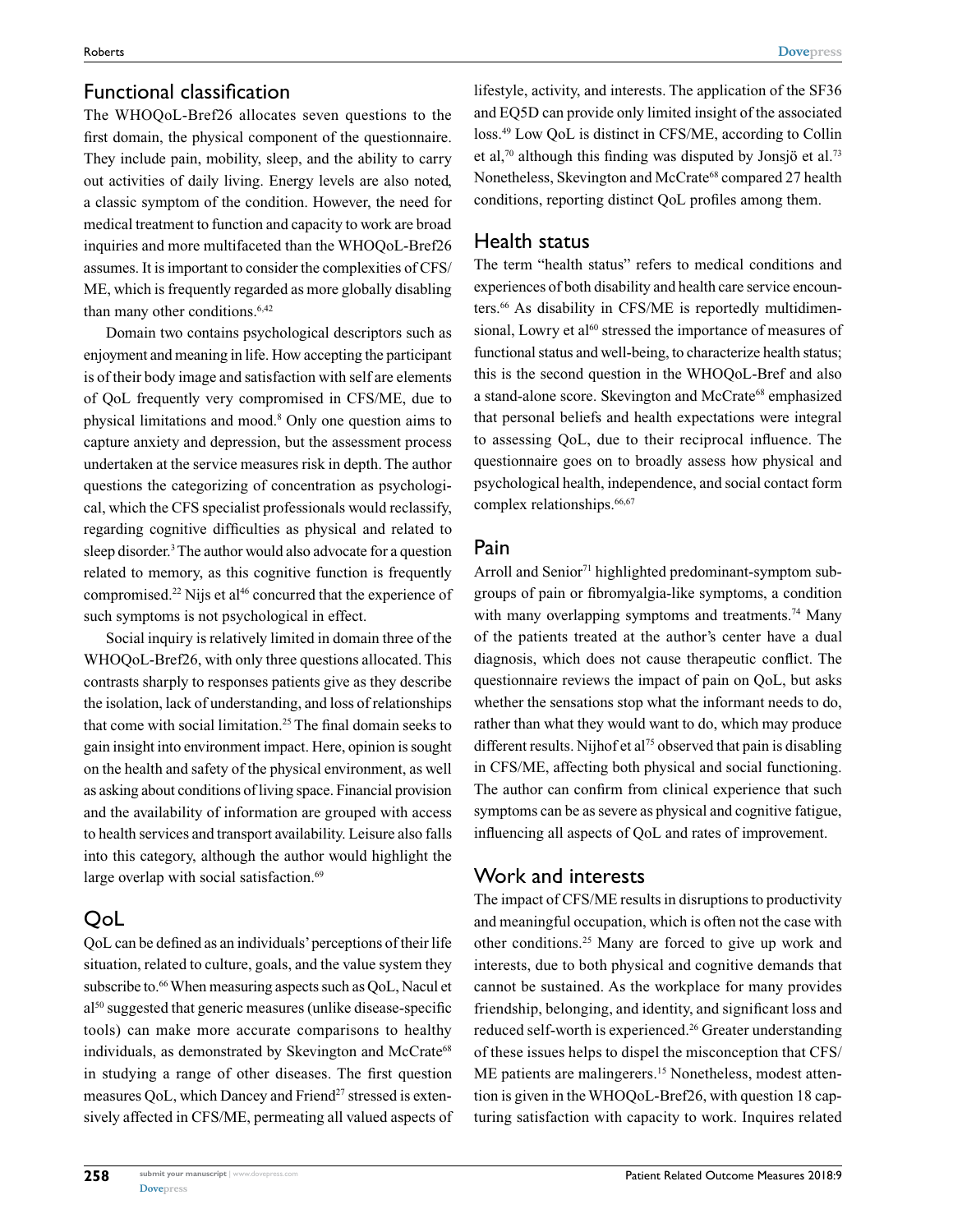to the physical environment, money, and leisure could also be seen to make tentative links to difficulties that have wide-reaching consequences.<sup>6</sup> Taylor et al<sup>63</sup> highlighted an interrelationship with fear of exacerbation of symptoms, having too little energy to engage in physical exertion, creating a negatively influencing cycle on social interaction and work capability. Nevertheless, quantifying what reduces isolation and increases understanding and support through the WHOQoL-Bref26 alone may be challenging. Specialist-clinic group programs, education of supporters, and (of equal influence) improvement in physiology and symptoms, gained through management strategies, are all influencing factors.

# Relationships

A further explanation of reduction in satisfaction with significant relationships was offered by Nacul et  $al$ <sup>50</sup>, who highlighted the emotional impact of the condition on carers and supporters. Relationships suffer, as fatigue prevents social contact and intimacy.<sup>68</sup> The WHOQoL-Bref26 offers only three inquiries related to relationships and support. It does, nevertheless, offer clarity of just how limited interaction becomes by asking about sexual intimacy. The author reports that the inclusion of this question can cause a negative reaction for some respondents, who leave it blank or suggest this is not for discussion. This theme is echoed in sessions when an apology is often issued before approaching the issue with the therapist. This is a significant indicator of disability influencing QoL frequently neglected.

# Self-efficacy

The NICE-led rehabilitation approach delivered in the service in question aims to build self-efficacy through education and support.<sup>8</sup> Defined as confidence in executing actions and managing a wide array of situations, improvement in such abilities frequently correlates with treatment progression. This aspect of health status is not addressed directly in the WHOQoL-Bref26, with the closest inquiry coming from a question that asks how much the patient needs medical treatment to function. This is suggestive of change resulting from reduced physical symptoms, but could also be interpreted as measuring successful self-management and independence. Question 13 asks whether the respondent has the information they need, and question 24 about access to health services. Both could be interpreted as related to self-efficacy, but are placed in the environmental domain, and are thus regarded as obtuse. Kennedy et al<sup>76</sup> found that measuring progress in patients' self-confidence is not straightforward.

# Mood

Nacul et  $a^{150}$  were keen to point out that lack of energy may well not be the most disabling feature, as in addition to physical disability, CFS/ME has a significant reactive impact on mental health. Those describing being ill with a mood disorder are likely to score the lowest in all domains and exhibit the most modest change.<sup>67</sup> Nacul et al<sup>50</sup> agreed that the impact of symptoms reduced psychological well-being dramatically revealed in a higher rate of depression than comparative groups. Daniels et al<sup>77</sup> discovered a 33%–42% prevalence of anxiety and depression with atypical presentation. On first glance at the WHOQoL-Bref26, it appears that mood impact is gathered through a singular inquiry – question 26. Responses to the question of negative feelings, anxiety, low mood, and feeling "blue" are never, seldom, quite often, very often, and always. However, the comprehensive psychological domain asks about enjoyment, meaning, body image, and satisfaction with self, a rounded picture from which the therapist can tailor individualized treatment and without which difficulties will remain.<sup>76</sup> As Dancey and Friend<sup>27</sup> observed, the perception of not being taken seriously accounts in part for higher illness-worry scores, low meaning in life, and depression in CFS/ME, a causal relationship associated with feeling delegitimized.76 The author identifies with the urgency to consider in depth the level and impact of emotional stress.28

# Accuracy

The PROMs applied at the author's center seek firstly to gain information on referral. One-to-one assessment to evaluate progress from group therapy provides a second opportunity and informs the individualized contact to come, on average 8 months after initial acceptance. The final questionnaire reviews individualized therapy at discharge, which varies but can be up to a year later. Nevertheless, the earliest point of intervention has been observed to be when the condition is at its most fluctuating and the respondent most unrealistic about their limitations. Currently, the service utilizes only two of the originally recommended BACME MDS: the  $SF36$  – physical function (eleven items)<sup>34</sup> and Chalder Fatigue Questionnaire.30 Both place a large emphasis on the physical domain. The former is frequently inaccurate, as scores often diminish with acceptance and insight into the reality of the condition.48 The latter fails to interpret the physical lack of energy as a valid cause for reduced cognitive functioning. Neither emphasizes the impact and measurement of QoL. The existing measures risk greater inaccuracy than the WHOQoL-Bref26.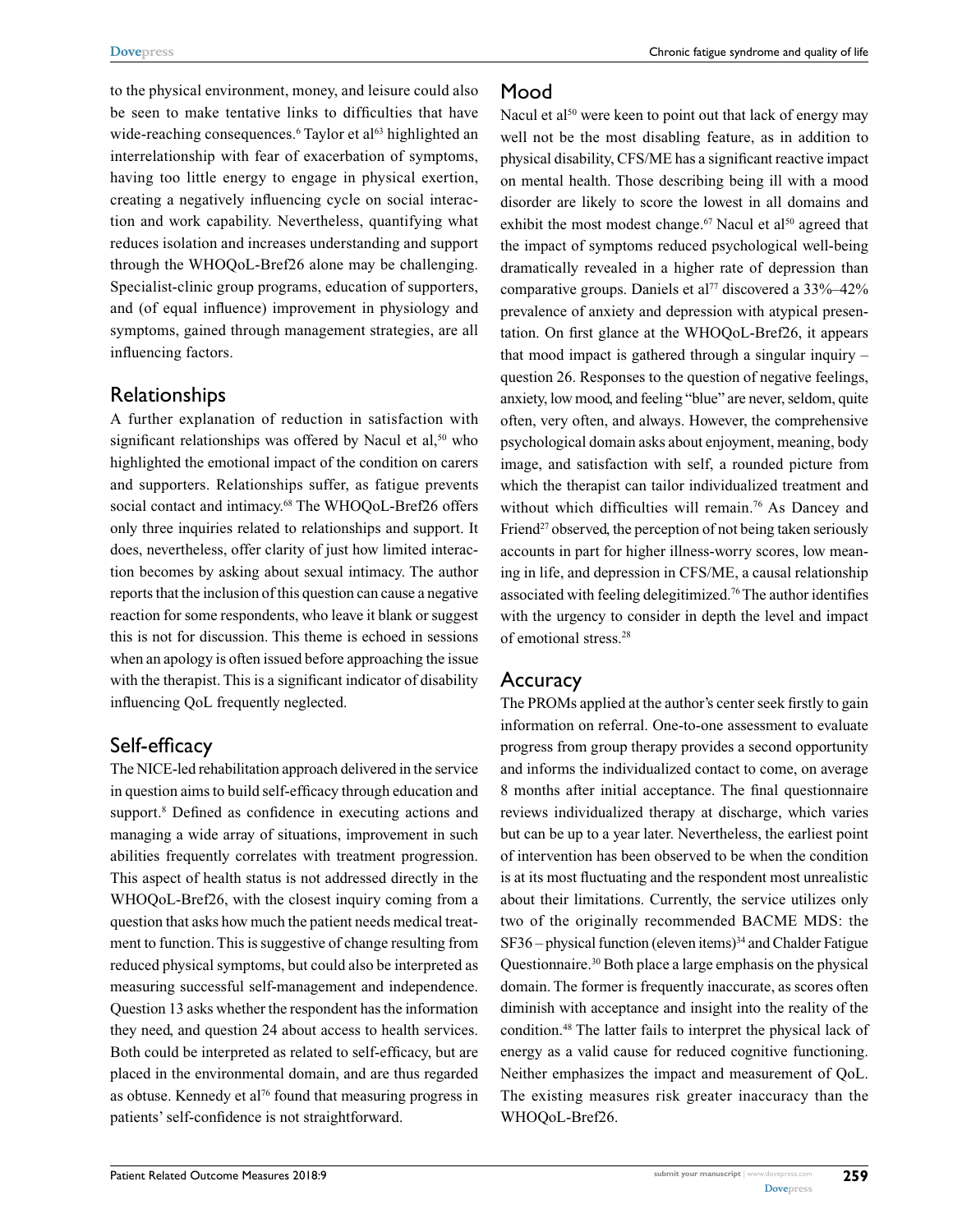# **Conclusion**

The author suggests that the WHOQoL-Bref26 has the capacity to record the demographics of CFS/ME populations<sup>60,69</sup> and to highlight how disabling CFS/ME can be from the patient's perspective by showing the impact of the condition on important activities.58 Patients' views and feelings should not be regarded as inadequate or an inappropriate basis for making important decisions.<sup>77</sup> Capturing personal health perspectives relays what helps patients feel better and more able to achieve everyday functions. The WHOQoL-Bref26 asks about the effect of the condition on QoL, rather than capabilities, and is applicable at any and multiple stages of therapy. The questionnaire has a less challenging format than other measures, as patients have influenced the design, rather than researchers. Respondents are able to report from their own context, capture beliefs, and communicate personal values and goals.<sup>66,67</sup> The heterogeneity and impact of complex comorbidities are also accounted for.72 Wiering et al78 describe how patient-designed measures prove more acceptable and meet the challenges the CFS/ME patient group faced. These have a broader remit than the Chalder Fatigue Scale<sup>30</sup> and can consider a wider range of impact.

LTCs have complex components, such as have been seen in the outline of CFS/ME, with comorbidities and the influence of depression and anxiety.2,76 The concise nature of the WHOQoL-Bref26 makes it suitable for application and use during professional–patient interaction and as a therapeutic tool.40 Fluctuations due to circumstances and stressors influencing scores are difficult to account for.<sup>19,28</sup> However, the WHO emphasizes that measurement must account for changes in the severity of the illness and also provide an estimate of well-being.<sup>67</sup> Therefore, the WHOQoL-Bref26 has the potential to evidence the quality of care outcomes.<sup>8</sup> PROMs data are subjective, and as Devlin and Appleby<sup>42</sup> described, purposefully so. Nevertheless, a reliable and wellvalidated questionnaire is essential to produce quantitative data.58 The WHOQoL-Bref26 has the potential to fill the gap identified in CFS/ME practice and capture change delivered through therapeutic interventions,<sup>6</sup> being less resourceintensive and able to increase accuracy in reporting. Devlin and Appleby<sup>42</sup> outlined the importance of measuring and benchmarking the performance of health care providers**.**

The WHOQoL-Bref26 offers but a small snapshot of illness presentation and progression, with severity and longevity being recorded elsewhere. Nacul et al<sup>50</sup> argued that a lack of specificity of symptoms makes disease characterization and disability assessment challenging. Facility to include this information would expand understanding and planning of tailored interventions. Nelson et  $a^{141}$  warned against clinicians believing they knew enough about their patients' problems and only regarding measurement as additional to their workload. The author thus endorses further work with primary-care physicians. Stenhoff et al<sup>17</sup> confirmed that the condition receives little attention in the medical curriculum. Patients continue to report a lengthy period to diagnosis, frequently experiencing blame, and being held accountable for their poor health.<sup>78</sup> Devlin and Appleby<sup>42</sup> stressed the relevance of disease-specific measures, but cautioned against relying on overall scores that lose the descriptive richness of accounts and unique experiences. Bayliss et al<sup>79</sup> warned that a skeptical view remains wherein, without a lack of identifiable pathology in CFS/ME there is no real illness, and at best symptoms are purely somatic. The author intends to explore further alternatives that could prove able to measure with even greater sensitivity CFS/ME's characteristically long and unpredictable course.<sup>24,65,67</sup>

# **Acknowledgments**

The author wishes to thank her clinical colleagues for their involvement and enthusiasm, both in personal encouragement and a commitment to innovation and excellence in practice.

# **Disclosure**

The author reports no conflicts of interest in this work.

## **References**

- 1. Massey L, Williams S. Implementing change: the perspective of NHS change agents. *Leadersh Org Dev J*. 2006;27(8):667–681.
- 2. NHS England. Five year forward view. 2014. Available from: https:// www.england.nhs.uk/wp-content/uploads/2014/10/5yfv-web.pdf. Accessed March 31, 2018.
- 3. Komaroff AL, Buchwald D. Symptoms and signs of chronic fatigue syndrome. *Rev Infect Dis*. 1991;13 Suppl 1:S8–S11.
- 4. Department of Health. Equity and excellence: liberating the NHS. 2010. Available from: https://www.gov.uk/government/uploads/system/ uploads/attachment\_data/file/213823/dh\_117794.pdf. Accessed March 31, 2018.
- 5. Williams A. How to . . . write and analyse a questionnaire. *J Orthod*. 2003;30(3):245–252.
- 6. Medical Research Council. Patient-reported outcome measures (PROMS): identifying UK research priorities. 2009. Available from: https://www.mrc.ac.uk/documents/pdf/patient-reported-outcomemeasures-proms-identifying-uk-research-priorities1. Accessed March 31, 2018.
- 7. Reuben DB, Tinetti ME. Goal-oriented patient care: an alternative health outcomes paradigm. *N Engl J Med*. 2012;366(9):777–779.
- 8. National Institute for Health and Care Excellence. *Chronic Fatigue Syndrome/Myalgic Encephalomyelitis (or Encephalopathy): Diagnosis and Management*. London: NICE; 2007.
- 9. Crawley E, Collin SM, White PD, Rimes K, Sterne JA, May MT. Treatment outcome in adults with chronic fatigue syndrome: a prospective study in England based on the CFS/ME National Outcomes Database. *QJM*. 2013;106(6):555–565.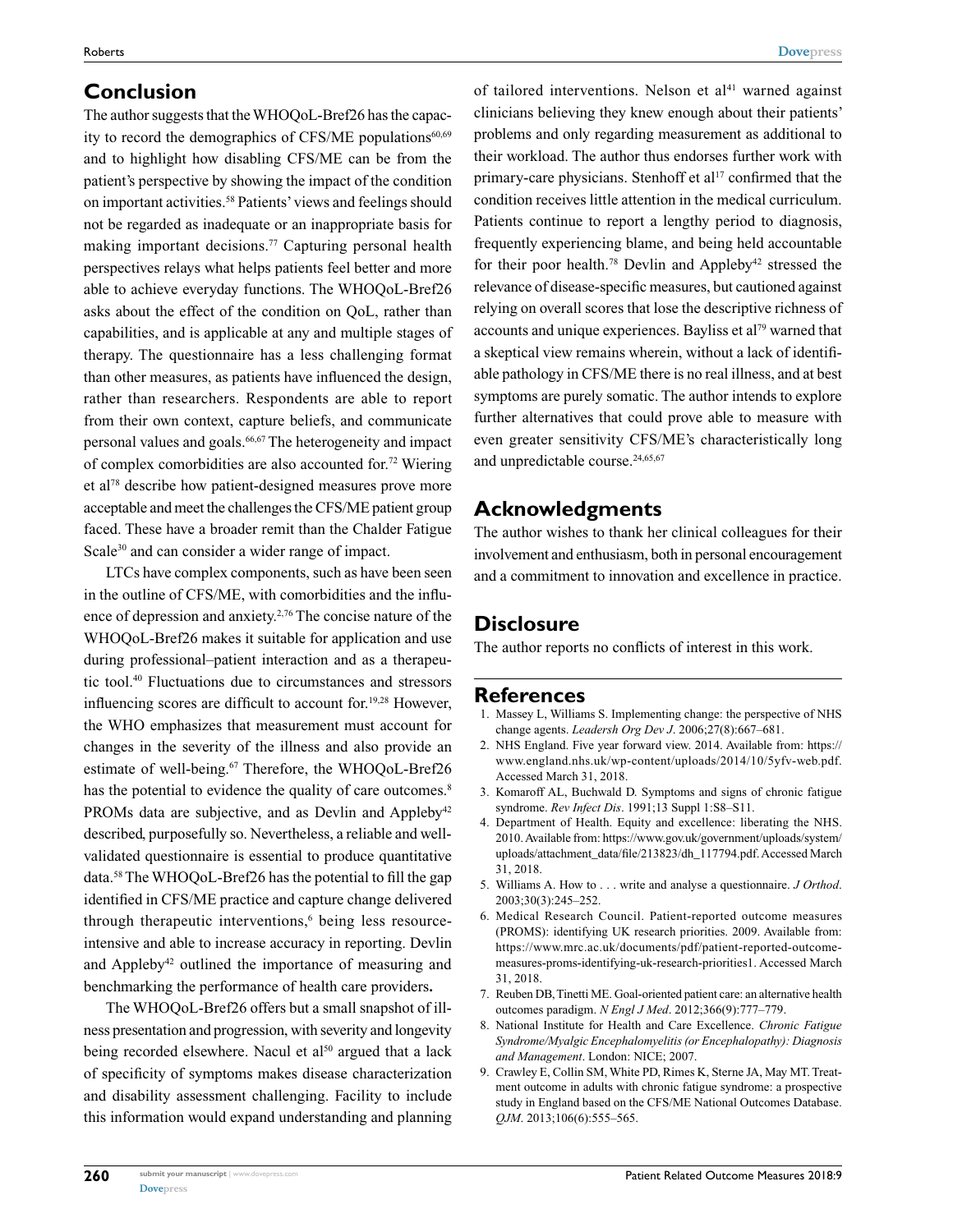- 10. Friedberg F. Does graded activity increase activity? A case study of chronic fatigue syndrome. *J Behav Ther Exp Psychiatry*. 2002;33(3–4):203–215.
- 11. Ham C, Berwick D, Dixon J. Improving quality in the English NHS. 2016. Available from: https://www.kingsfund.org.uk/sites/default/ files/field/field\_publication\_file/Improving-quality-Kings-Fund-February-2016.pdf. Accessed March 31, 2018.
- 12. Fereday S. *A Guide to Quality Improvement Methods*. London: Healthcare Quality Improvement Partnership; 2015.
- 13. Department of Health. Guidance on the routine collection of patient reported outcome measures. 2009. Available from: http://www.healthcare-today.co.uk/doclibrary/documents/pdf/152\_guidance\_on\_routine\_collection.pdf. Accessed March 31, 2018.
- 14. Boyce MB, Browne JP. Does providing feedback on patient-reported outcomes to healthcare professionals result in better outcomes for patients? A systematic review. *Qual Life Res*. 2013;22(9):2265–2278.
- 15. NHS Scotland. Scottish good practice statement on Me-CFS.2010. Available from: http://www.scot.nhs.uk//wp-content/uploads/2015/06/ GoodPracticeStatement.pdf. Accessed May 01, 2018.
- 16. Institute of Medicine. *Beyond Myalgic Encephalomyelitis/Chronic Fatigue Syndrome: Redefining an Illness*. Washington: National Academies Press; 2015.
- 17. Stenhoff AL, Sadreddini S, Peters S, Wearden A. Understanding medical students' views of chronic fatigue syndrome: a qualitative study. *J Health Psychol*. 2015;20(2):198–209.
- 18. Marques MM, de Gucht V, Gouveia MJ, Leal I, Maes S. Differential effects of behavioral interventions with a graded physical activity component in patients suffering from chronic fatigue (syndrome): an updated systematic review and meta-analysis. *Clin Psychol Rev*. 2015;40:123–137.
- 19. Reynolds KJ, Vernon SD, Bouchery E, Reeves WC. The economic impact of chronic fatigue syndrome. *Cost Eff Resour Alloc*. 2004;2(1):4.
- 20. Jason LA, Sunnquist M, Brown A, et al. Examining case definition criteria for chronic fatigue syndrome and myalgic encephalomyelitis. *Fatigue*. 2014;2(1):40–56.
- 21. Christley Y, Duffy T, Everall IP, Martin CF. The neuropsychiatric and neuropsychological features of chronic fatigue syndrome: revisiting the enigma. *Curr Psychiatry Rep*. 2013;15(4):353.
- 22. Ene S. Faces of fatigue: ethical considerations on the treatment of chronic fatigue syndrome. *AJOB Neurosci*. 2013;4(3):22–26.
- 23. Gotts ZM, Ellis JG, Deary V, Barclay N, Newton JL. The association between daytime napping and cognitive functioning in chronic fatigue syndrome. *PloS One*. 2015;10(1):e0117136.
- 24. Fukuda K, Strauss SE, Hickie I, Sharpe MC, Dobbins JG, Komaroff A. The chronic fatigue syndrome: a comprehensive approach to its definition and study. *Ann Intern Med*. 1994;121(12):953–959.
- 25. White PD, Goldsmith KA, Johnson AL, et al. Comparison of adaptive pacing therapy, cognitive behaviour therapy, graded exercise therapy, and specialist medical care for chronic fatigue syndrome (PACE): a randomised trial. *Lancet*. 2011;377(9768):823–836.
- 26. Pemberton S, Cox DL. Experiences of daily activity in chronic fatigue syndrome/myalgic encephalomyelitis (CFS/ME) and their implications for rehabilitation programmes. *Disabil Rehabil*. 2014;36(21): 1790–1797.
- 27. Dancey CP, Friend J. Symptoms, impairment and illness intrusiveness: their relationship with depression in women with CFS/ME. *Psychol Health*. 2008;23(8):983–999.
- 28. Deary V, Chalder T, Sharpe M. The cognitive behavioural model of medically unexplained symptoms: a theoretical and empirical review. *Clin Psychol Rev*. 2007;27(7):781–797.
- 29. Fenouillet E, Vigouroux A, Steinberg JG, et al. Association of biomarkers with health-related quality of life and history of stressors in myalgic encephalomyelitis/chronic fatigue syndrome patients. *J Transl Med*. 2016;14:251.
- 30. British Association of Chronic Fatigue Syndrome (BACME)/ME. BACME: therapy and symptom management in CFS/ME. Available from: https://www.bacme.info/sites/bacme.info/files/file-attachments/ BACME%20Therapy%20%26%20Symptom%20Management%20 Guide.pdf. Accessed May 01, 2018.
- 31. Chalder T, Berelowitz G, Pawlikowska T, et al. Development of a fatigue scale. *J Psychosom Res*. 1993;37(2):147–153.
- 32. Johns MW. A new method for measuring daytime sleepiness: the Epworth sleepiness scale. *Sleep*. 1991;14(6):540–545.
- 33. Lorig KR, Sobel DS, Ritter PL, Laurent D, Hobbs M. Effect of a selfmanagement program on patients with chronic disease. *Eff Clin Pract*. 2001;4(6):256–262.
- 34. Crichton N. Visual analogue scale. *J Clin Nurs*. 2001;10(5):697–706.
- 35. Ware JE Jr, Sherbourne CD. The MOS 36-item short-form health survey – I: conceptual framework and item selection. *Med Care*. 1992;30(6):473–483.
- 36. Zigmond AS, Snaith RP. The hospital anxiety and depression scale. *Acta Psychiatr Scand*. 1983;67(6):361–370.
- 37. Janssen MF, Pickard AS, Golicki D, et al. Measurement properties of the EQ-5D-5L compared to the EQ-5D-3L across eight patient groups: a multi-country study. *Qual Life Res*. 2013;22(7):1717–1727.
- 38. Guy W. *ECDEU Assessment Manual for Psychopharmacology*. Bethesda (MD): National Institute of Mental Health; 1976.
- 39. NHS Clinical Commissioners. Delivering a healthier future. 2016. Available from: https://445oon4dhpii7gjvs2jih81q-wpengine.netdna-ssl. com/wp-content/uploads/2016/01/NHSCC-Delivering-a-healthierfuture-FINAL.pdf. Accessed April 10, 2017.
- 40. Department of Health. *The NHS Outcomes Framework 2015/16*. London: National Health Service; 2014.
- 41. Nelson EC, Eftimovska E, Lind C, Hager A, Wasson JH, Lindblad S. Patient reported outcome measures in practice. *BMJ*. 2015;350:g7818.
- 42. Devlin NJ, Appleby J. *Getting the Most Out of PROMs: Putting Health Outcomes at the Heart of NHS Decision-Making*. London: King's Fund; 2010.
- 43. Wearden AJ, Dowrick C, Chew-Graham C, et al. Nurse led, home based self help treatment for patients in primary care with chronic fatigue syndrome: randomised controlled trial. *BMJ*. 2010;340:c1777.
- 44. Adamowicz JL, Caikauskaite I, Friedberg F. Defining recovery in chronic fatigue syndrome: a critical review. *Qual Life Res*. 2014;23(9): 2407–2416.
- 45. Thomas M, Smith A. An evaluation of counselling and rehabilitation courses for chronic fatigue syndrome. *Couns Psychother Res*. 2007;7(3):164–171.
- 46. Nijs J, van Eupen I, Vandecauter J, et al. Can pacing self-management alter physical behavior and symptom severity in chronic fatigue syndrome? A case series. *J Rehabil Res Dev*. 2009;46(7):985–986.
- 47. Rimes KA, Wingrove J. Mindfulness-based cognitive therapy for people with chronic fatigue syndrome still experiencing excessive fatigue after cognitive behaviour therapy: a pilot randomized study. *Clin Psychol Psychother*. 2013;20(2):107–117.
- 48. Larun L, Brurberg KG, Odgaard-Jensen J, Price JR. Exercise therapy for chronic fatigue syndrome. *Cochrane Database Syst Rev*. 2015;(2): CD003200.
- 49. Brooks SK, Rimes KA, Chalder T. The role of acceptance in chronic fatigue syndrome. *J Psychosom Res*. 2011;71(6):411–415.
- 50. Nacul LC, Lacerda EM, Campion P, et al. The functional status and well-being of people with myalgic encephalomyelitis/chronic fatigue syndrome and their carers. *BMC Public Health*. 2011;11:402.
- 51. Robinson M, Hanna E, Raine G, Robertson C. Extending the comfort zone: building resilience in older people with long-term conditions. *J Appl Gerontol*. 2017;1:0733464817724042.
- 52. Greenhalgh J, Brown T. Quality assessment: where do I begin? In: Boland A, Cherry MG, Dickson R, editors. *Doing a Systematic Review: A Student's Guide*. London: Sage; 2014:61–83.
- 53. Brouwers FM, van der Werf S, Bleijenberg G, van der Zee L, van der Meer JW. The effect of a polynutrient supplement on fatigue and physical activity of patients with chronic fatigue syndrome: a double-blind randomized controlled trial. *QJM*. 2002;95(10):677–683.
- 54. McDermott C, Richards SC, Thomas PW, Montgomery J, Lewith G. A placebo-controlled, double-blind, randomized controlled trial of a natural killer cell stimulant (BioBran MGN-3) in chronic fatigue syndrome. *QJM*. 2006;99(7):461–468.